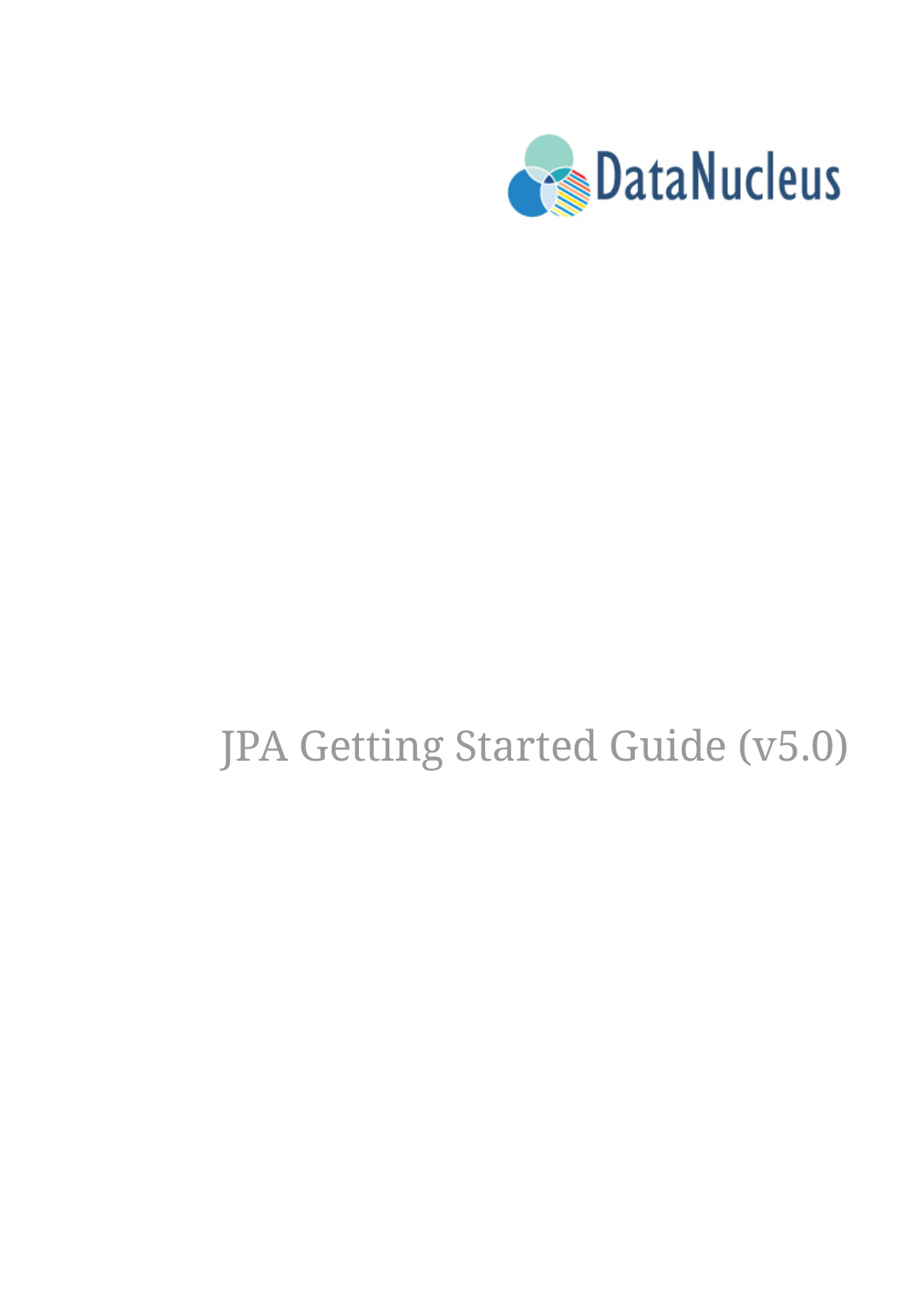# **Table of Contents**

| Step 1 : Take your model classes and mark which are persistable  4 |  |
|--------------------------------------------------------------------|--|
|                                                                    |  |
|                                                                    |  |
|                                                                    |  |
|                                                                    |  |
|                                                                    |  |
| Step 7 : Generate any schema required for your domain classes  16  |  |
|                                                                    |  |
|                                                                    |  |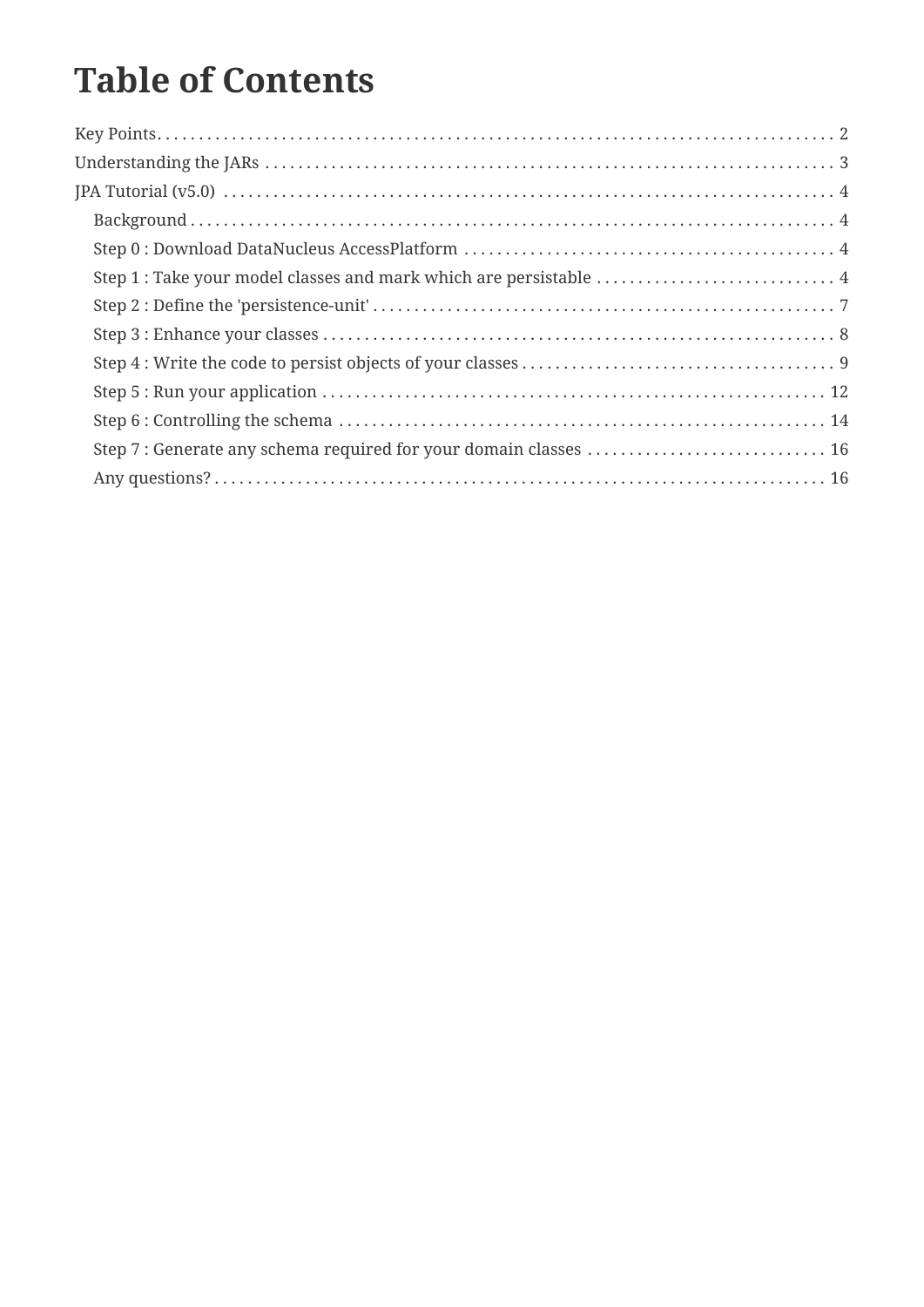Developing applications is, in general, a complicated task, involving many components. Developing all of these components can be very time consuming. The Java Persistence API (JPA) was designed to alleviate some of this time spent, providing an API to allow java developers to persist object-oriented data into relational databases (RDBMS).

DataNucleus JPA provides an implementation of this JPA *standard*, allowing you, the user, to persist your object-oriented data to not only the RDBMS datastores the standard was intended for, but also to a wide range of other datastores. These include popular map stores such as Cassandra and HBase, the Neo4j graph store, spreadsheets in Excel or OpenDocument formats, JSON formatted Amazon and Google Storage options, the popular MongoDB JSON-like document store, as well as ubiquitous LDAP and more besides.

DataNucleus doesn't purport to be the best solution to every problem. For example, where you want to bulk persist large amounts of data then other solutions that get closer to the datastore API would be more appropriate. Where you want to tailor the precise query sent to the datastore to take advantage of some datastore-specific feature is another situation in which you may find a hand-crafted solution more appropriate. That said, the range of capabilities of DataNucleus JPA cover a wide range of use-cases, the barrier to entry for use of DataNucleus us very low. You do not need to necessarily be an expert in all features of the chosen datastore to use it. It shields you from the majority of the more routine handling, whilst still letting you have a high degree of control over its behaviour and we hope that you benefit from its features.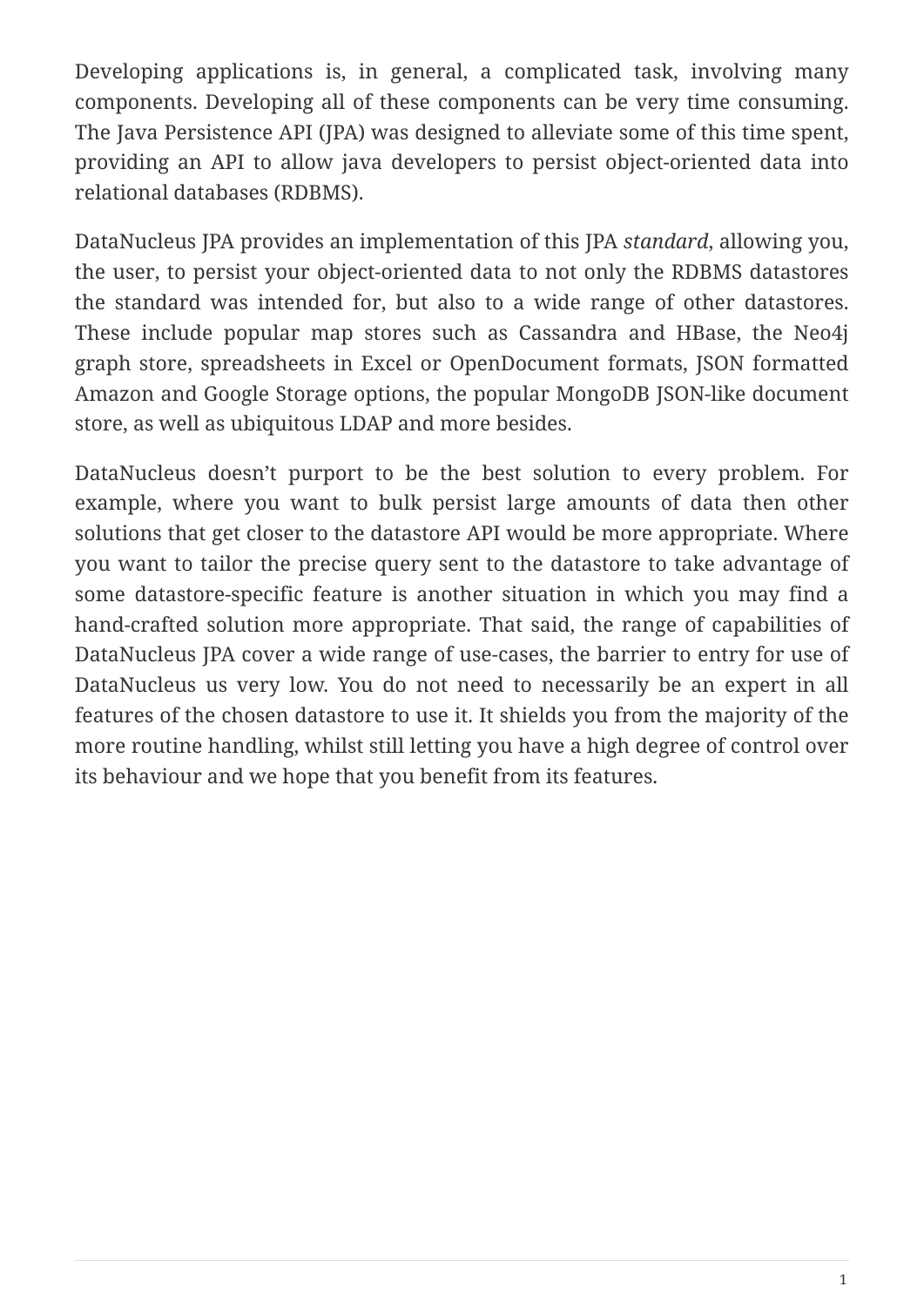# <span id="page-3-0"></span>**Key Points**

There are some key points to bear in mind when starting using JPA for java persistence.

- Your classes should be exactly that, *your* classes. DataNucleus imposes little to nothing on you. Some JPA providers insist on a *default constructor*, but DataNucleus provides its enhancer to add that automatically when not present.
- Your JPA entity classes need [bytecode enhancing](enhancer.html) for use in the persistence process, but this can be an automatic post-compilation step.
- To persist objects of classes you firstly need to **define which classes are persistable, and how they are persisted**. Start under the [JPA Mapping Guide](mapping.html)
- Use of JPA requires an [EntityManagerFactory](persistence.html#emf) to access the datastore.
- The persistence itself is controlled by an [EntityManager](persistence.html#em) and each object to be persisted will have different [lifecycle states](persistence.html#lifecycle) that you need to have an understanding of.
- You retrieve objects either by their identity, or using a [query.](query.html) With JPA you can use JPQL or SQL query languages
- You will need javax.persistence as well as datanucleus-api-jpa, datanucleus-core and the datanucleus-XXX jar for whichever datastore you are using.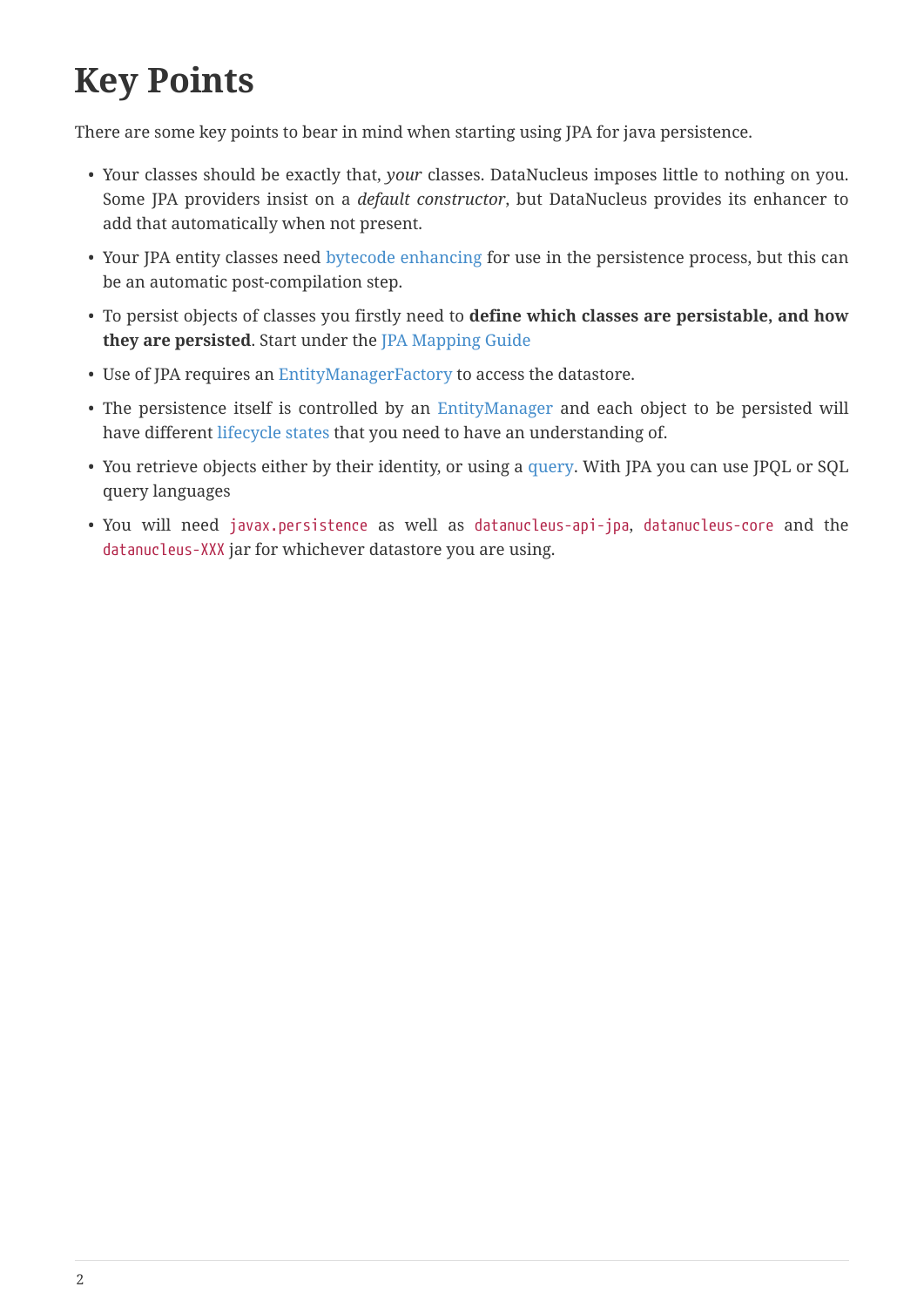# <span id="page-4-0"></span>**Understanding the JARs**

DataNucleus has a modular architecture and you will need to make use of multiple JARs in your application, as follows

- javax.persistence.jar : This is the JPA API. This is basically a collection of interfaces, annotations and helper classes.
- datanucleus-api-jpa.jar : This is DataNucleus' implementation of the JPA API. It implements the interfaces defined in *javax.persistence.jar*.
- datanucleus-core.jar : This provides the basic DataNucleus persistence mechanism, and is required by all DataNucleus plugins.
- datanucleus-{datastore}.jar ({datastore} is 'rdbms', 'mongodb', 'cassandra', etc) : This provides persistence to the specific type of datastore that the JAR is for.
- datanucleus-jpa-query.jar : This provides an *annotation processor* and is used by the JPA Criteria query mechanism to generate the static metamodel classes used at runtime.

There are various additional JARs that can be used, providing support for additional (non-standard) types, or features (such as third-party caching products).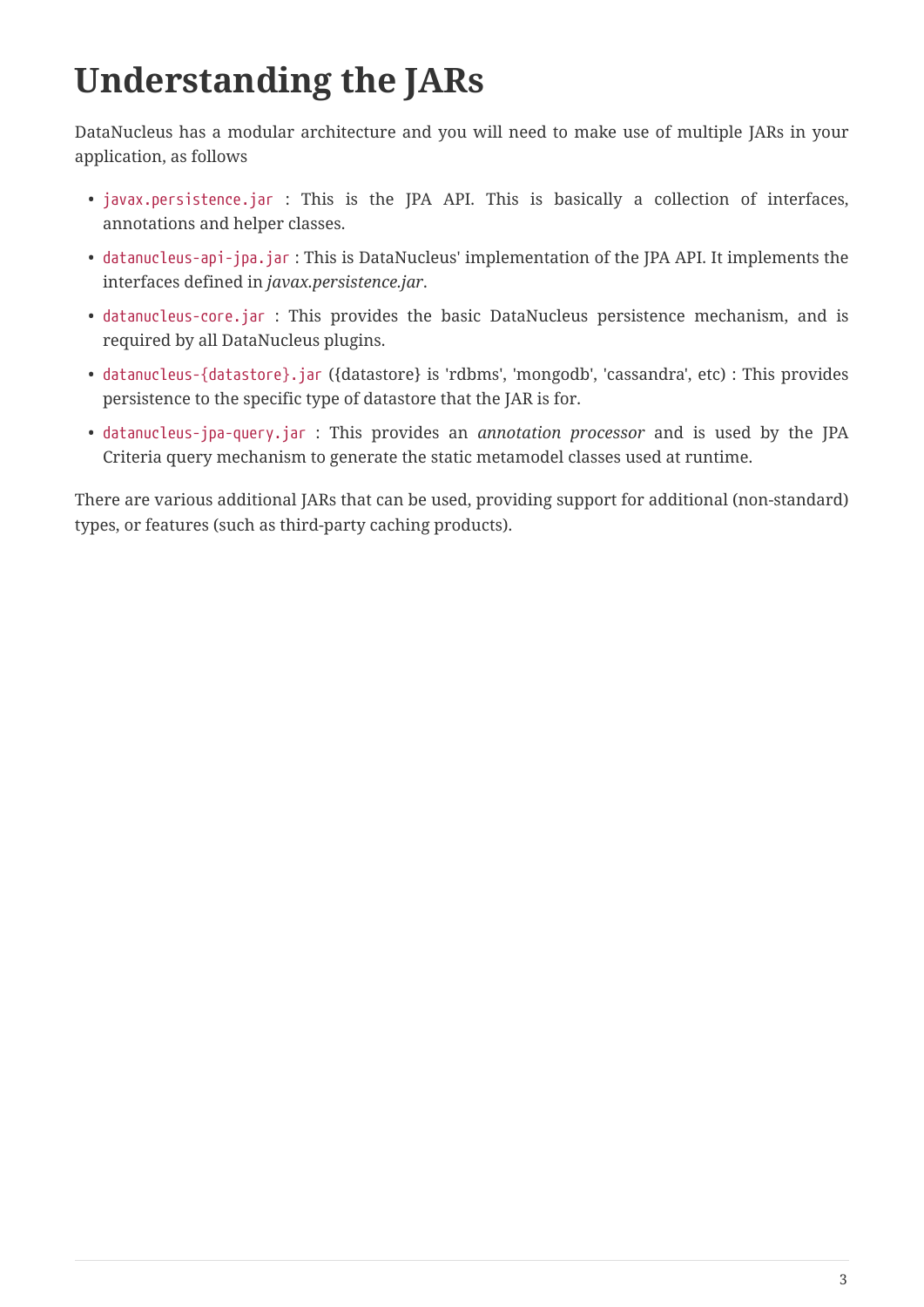# <span id="page-5-0"></span>**JPA Tutorial (v5.0)**

Source Code (GitHub) Download

#### <span id="page-5-1"></span>**Background**

An application can be JPA-enabled via many routes depending on the development process of the project in question. For example the project could use Eclipse as the IDE for developing classes. In that case the project would typically use the Dali Eclipse plugin coupled with the [DataNucleus](tools.html#eclipse) [Eclipse plugin.](tools.html#eclipse) Alternatively the project could use Ant, [Maven](tools.html#maven) or some other build tool. In this case this tutorial should be used as a guiding way for using DataNucleus in the application. The JPA process is quite straightforward.

- [Step 0](#page-5-2) : Download DataNucleus AccessPlatform
- [Step 1](#page-5-3) : Define their persistence definition using Meta-Data.
- [Step 2](#page-8-0) : Define the "persistence-unit"
- [Step 3](#page-9-0) : Compile your classes, and instrument them (using the DataNucleus enhancer).
- [Step 4](#page-10-0) : Write your code to persist your objects within the DAO layer.
- [Step 5](#page-13-0) : Run your application.

We will take this further with 2 optional steps, showing how you can control the generated schema, and indeed how you generate the schema for your classes

- [Step 6](#page-15-0) : Controlling the schema
- [Step 7](#page-17-0) : Generate the database tables where your classes are to be persisted

The tutorial guides you through this. You can obtain the code referenced in this tutorial from [SourceForge](https://sourceforge.net/projects/datanucleus/files/datanucleus-samples/) (one of the files entitled "datanucleus-samples-jpa-tutorial-\*").

#### <span id="page-5-2"></span>**Step 0 : Download DataNucleus AccessPlatform**

You can download DataNucleus in many ways, but the simplest is to download the distribution ZIP appropriate to your datastore (in this case RDBMS). You can do this from the [SourceForge](https://sourceforge.net/projects/datanucleus/files/datanucleus-accessplatform/) [DataNucleus download page](https://sourceforge.net/projects/datanucleus/files/datanucleus-accessplatform/) When you open the zip you will find DataNucleus jars in the *lib* directory, and dependency jars in the *deps* directory.

### <span id="page-5-3"></span>**Step 1 : Take your model classes and mark which are persistable**

For our tutorial, say we have the following classes representing a store of products for sale.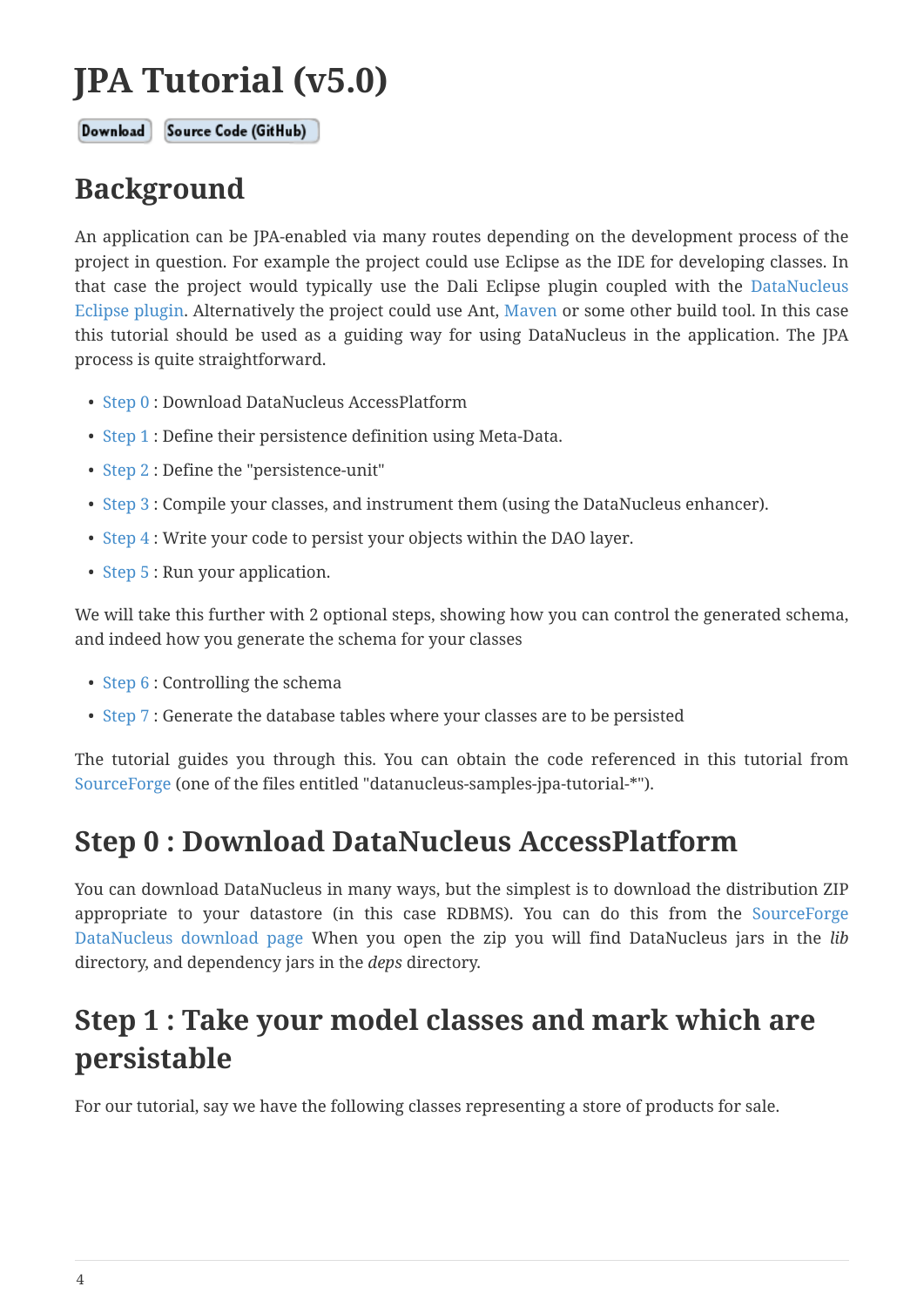```
package org.datanucleus.samples.jpa.tutorial;
public class Inventory
{
      String name = null;
      Set<Product> products = new HashSet();
      public Inventory(String name)
      {
          this.name = name;
      }
      public Set<Product> getProducts() {return products;}
}
```

```
package org.datanucleus.samples.jpa.tutorial;
public class Product
{
      long id;
      String name = null;
      String description = null;
      double price = 0.0;
      public Product(String name, String desc, double price)
      {
          this.name = name;
          this.description = desc;
          this.price = price;
      }
}
```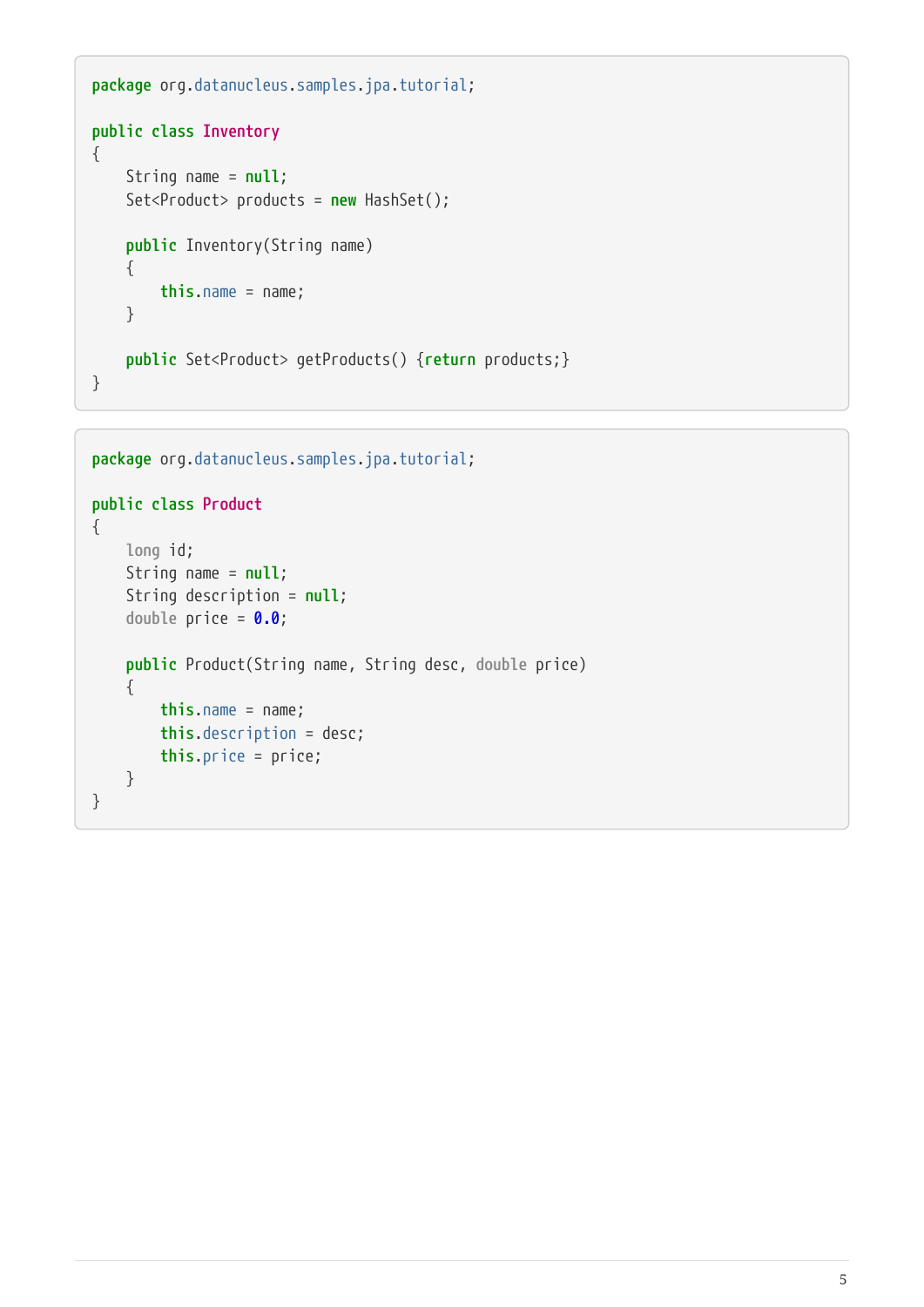```
package org.datanucleus.samples.jpa.tutorial;
public class Book extends Product
{
      String author=null;
      String isbn=null;
      String publisher=null;
      public Book(String name, String desc, double price, String author,
                   String isbn, String publisher)
      {
          super(name,desc,price);
          this.author = author;
          this.isbn = isbn;
          this.publisher = publisher;
      }
}
```
So we have a relationship (Inventory having a set of Products), and inheritance (Product-Book). Now we need to be able to persist objects of all of these types, so we need to **define persistence for them**. There are many things that you can define when deciding how to persist objects of a type but the essential parts are

- Mark the class as an *Entity* so it is visible to the persistence mechanism
- Identify which field(s) represent the identity of the object.

So this is what we do now. Note that we could define persistence using XML metadata, annotations. In this tutorial we will use annotations.

```
package org.datanucleus.samples.jpa.tutorial;
@Entity
public class Inventory
{
      @Id
      String name = null;
      @OneToMany(cascade={CascadeType.PERSIST, CascadeType.MERGE, CascadeType.DETACH})
      Set<Product> products = new HashSet();
      ...
}
```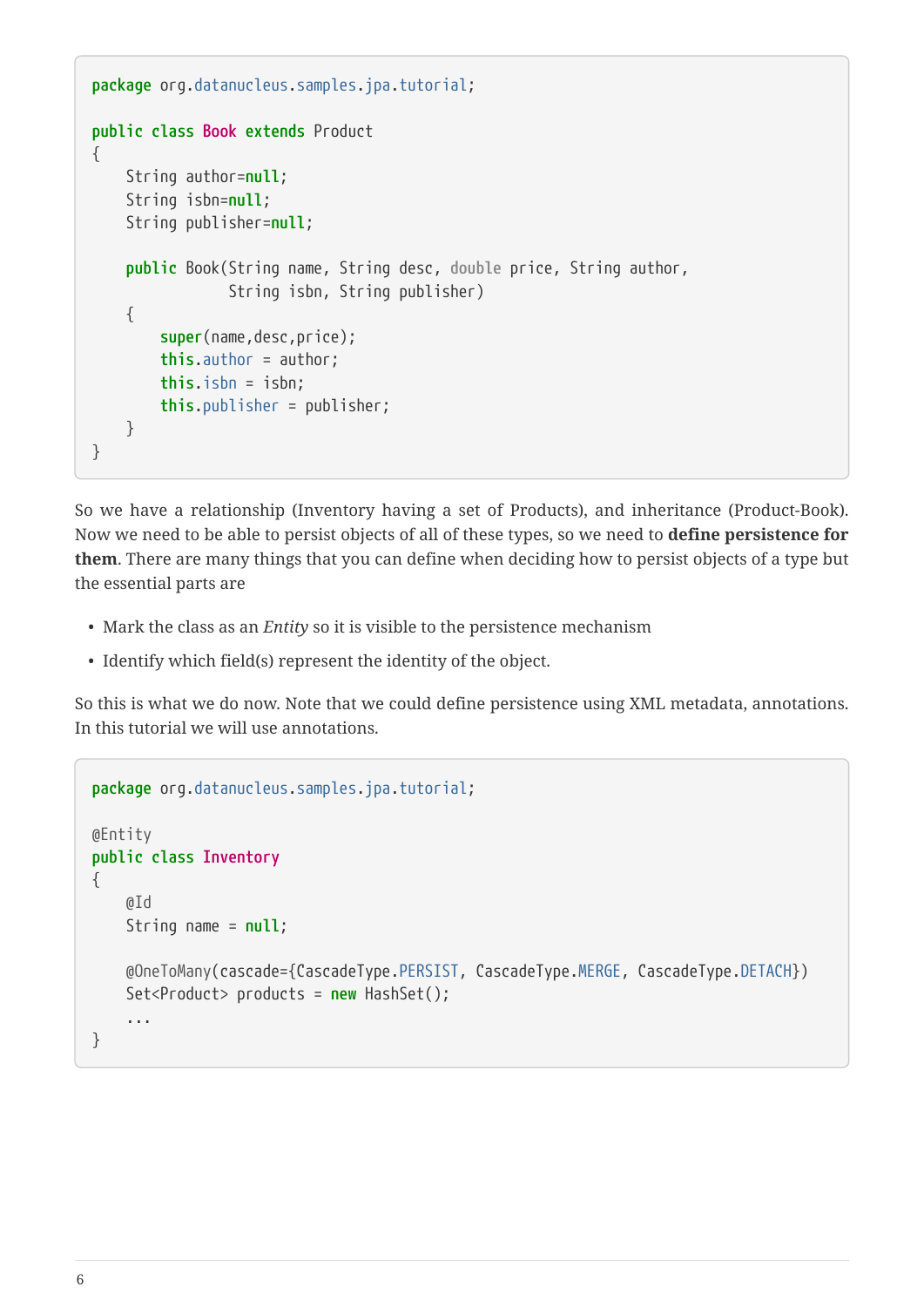```
package org.datanucleus.samples.jpa.tutorial;
@Entity
@Inheritance(strategy=InheritanceType.JOINED)
public class Product
{
      @Id
      @GeneratedValue(strategy=GenerationType.TABLE)
      long id;
      ...
}
```

```
package org.datanucleus.samples.jpa.tutorial;
@Entity
public class Book extends Product
{
      ...
}
```
Note that we mark each class that can be persisted with @Entity and their primary key field(s) with @Id. In addition we defined a *valueStrategy* for Product field *id* so that it will have its values generated automatically. In this tutorial we are using *application identity* which means that all objects of these classes will have their identity defined by the primary key field(s). You can read more in [the application identity guide](mapping.html#application_identity) when designing your systems persistence.

### <span id="page-8-0"></span>**Step 2 : Define the 'persistence-unit'**

Writing your own classes to be persisted is the start point, but you now need to define which objects of these classes are actually persisted. You do this via a file META-INF/persistence.xml at the root of the CLASSPATH. Like this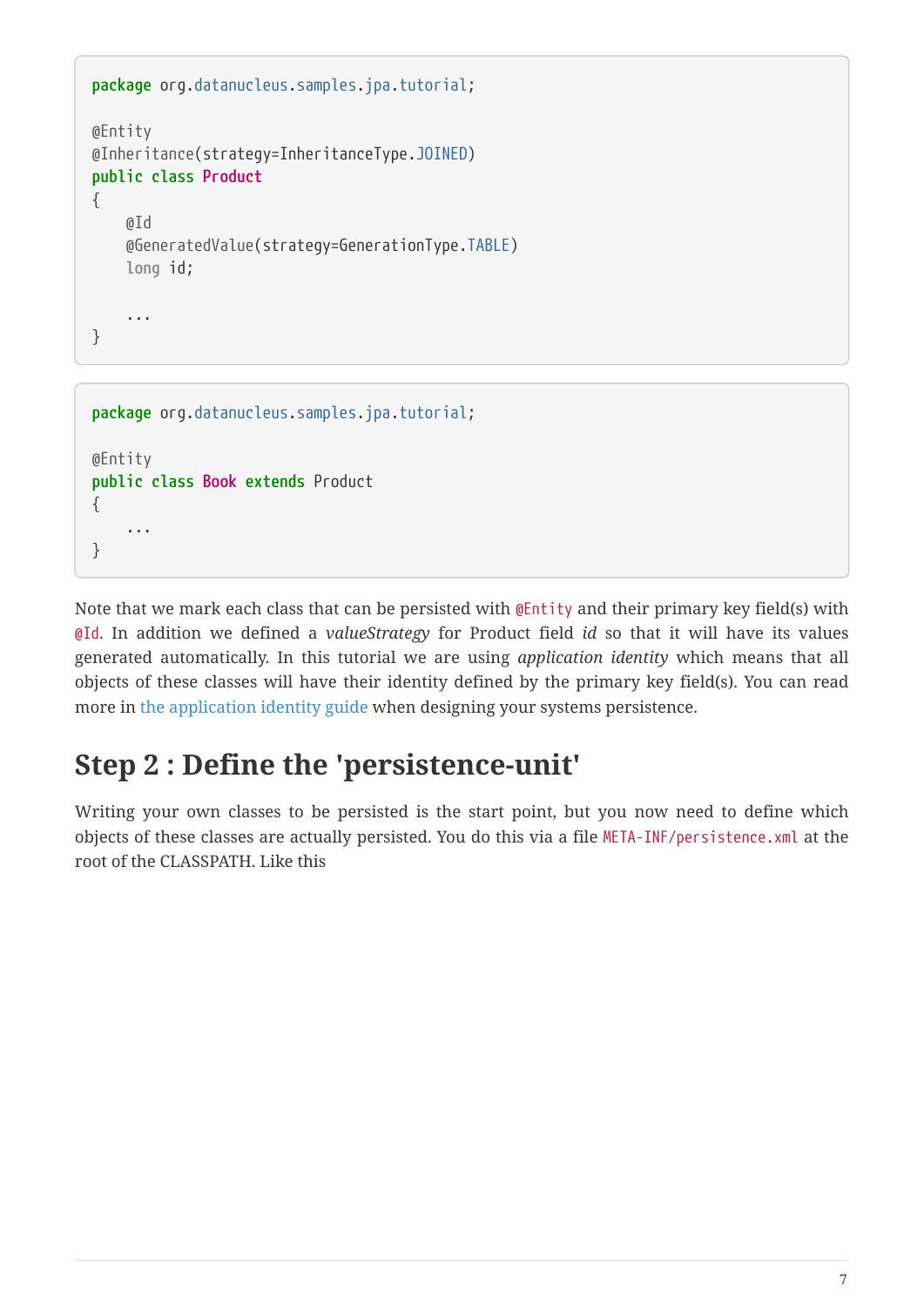```
<?xml version="1.0" encoding="UTF-8" ?>
<persistence xmlns="http://xmlns.jcp.org/xml/ns/persistence"
      xmlns:xsi="http://www.w3.org/2001/XMLSchema-instance"
      xsi:schemaLocation="http://xmlns.jcp.org/xml/ns/persistence
          http://xmlns.jcp.org/xml/ns/persistence/persistence_2_1.xsd" version="2.1">
      <!-- JPA tutorial "unit" -->
      <persistence-unit name="Tutorial">
          <class>org.datanucleus.samples.jpa.tutorial.Inventory</class>
          <class>org.datanucleus.samples.jpa.tutorial.Product</class>
          <class>org.datanucleus.samples.jpa.tutorial.Book</class>
          <exclude-unlisted-classes/>
          <properties>
              <!-- For adding runtime properties. See later -->
          </properties>
      </persistence-unit>
</persistence>
```
#### <span id="page-9-0"></span>**Step 3 : Enhance your classes**

DataNucleus relies on the classes that you want to persist be enhanced to implement the interface *Persistable*. You could write your classes manually to do this but this would be laborious. Alternatively you can use a post-processing step to compilation that "enhances" your compiled classes, adding on the necessary extra methods to make them *Persistable*. There are several ways to do this, most notably at post-compile, or at runtime. We use the post-compile step in this tutorial. **DataNucleus JPA** provides its own byte-code enhancer for instrumenting/enhancing your classes (in datanucleus-core.jar) and this is included in the DataNucleus AccessPlatform zip file prerequisite.

To understand on how to invoke the enhancer you need to visualise where the various source and metadata files are stored

```
src/main/java/org/datanucleus/samples/jpa/tutorial/Book.java
src/main/java/org/datanucleus/samples/jpa/tutorial/Inventory.java
src/main/java/org/datanucleus/samples/jpa/tutorial/Product.java
src/main/resources/META-INF/persistence.xml
target/classes/org/datanucleus/samples/jpa/tutorial/Book.class
target/classes/org/datanucleus/samples/jpa/tutorial/Inventory.class
target/classes/org/datanucleus/samples/jpa/tutorial/Product.class
# when using Ant
lib/javax.persistence.jar
lib/datanucleus-core.jar
lib/datanucleus-api-jpa.jar
```
The first thing to do is compile your domain/model classes. You can do this in any way you wish, but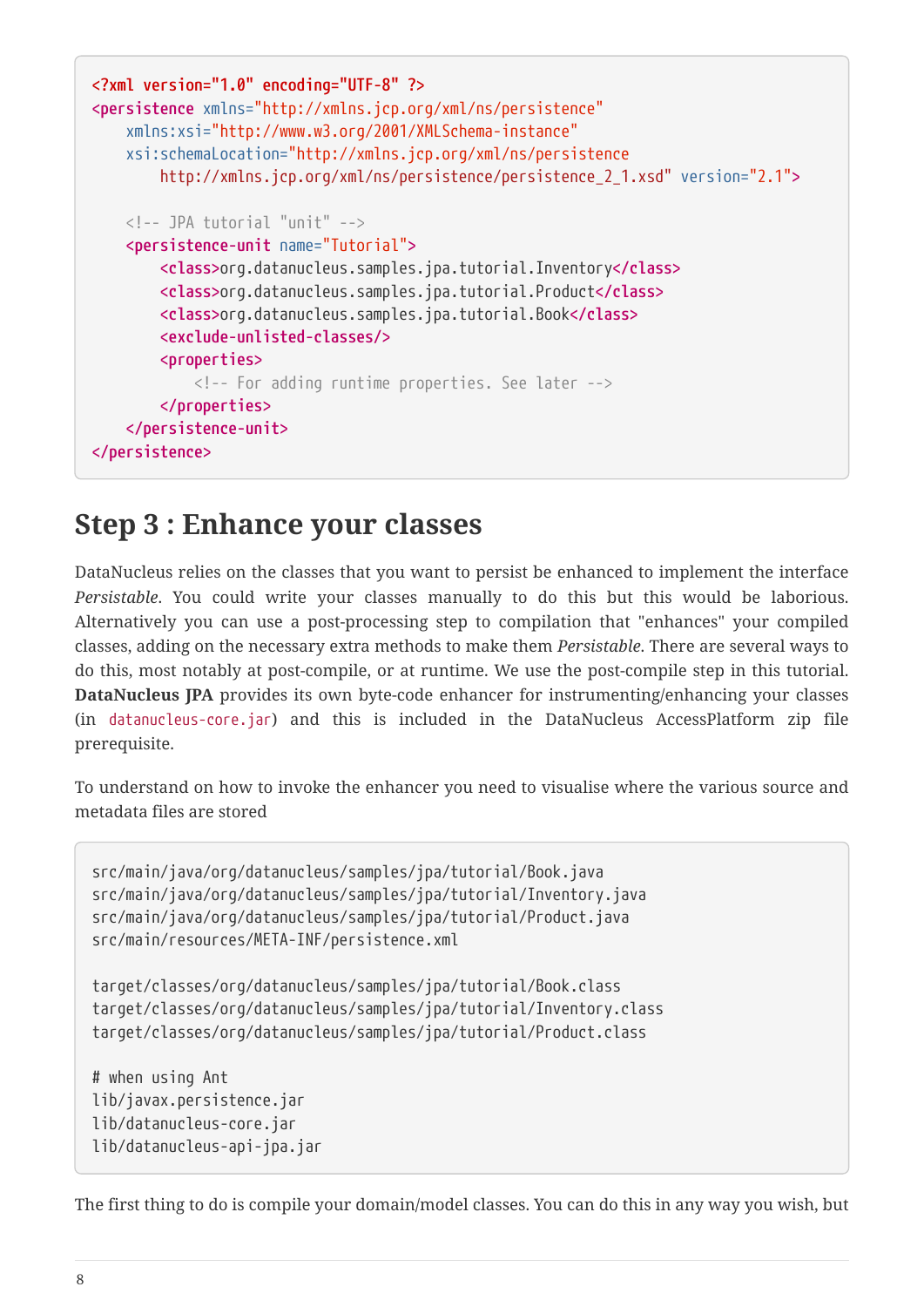the download provides an Ant task, and a Maven project to do this for you.

# Using Ant : ant compile # Using Maven : mvn compile

To enhance classes using the DataNucleus Enhancer, you need to invoke a command something like this from the root of your project.

```
# Using Ant :
ant enhance
# Using Maven : (this is usually done automatically after the "compile" goal)
mvn datanucleus:enhance
# Manually on Linux/Unix :
java -cp target/classes:lib/datanucleus-core.jar:lib/datanucleus-api-
jpa.jar:lib/javax.persistence.jar
       org.datanucleus.enhancer.DataNucleusEnhancer -api JPA -pu Tutorial
# Manually on Windows :
java -cp target\classes;lib\datanucleus-core.jar;lib\datanucleus-api-
jpa.jar;lib\javax.persistence.jar
       org.datanucleus.enhancer.DataNucleusEnhancer -api JPA -pu Tutorial
```
This command enhances all classes defined in the persistence-unit "Tutorial". If you accidentally omitted this step, at the point of running your application and trying to persist an object, you would get a *ClassNotPersistableException* thrown. The use of the enhancer is documented in more detail in the [Enhancer Guide.](enhancer.html) The output of this step are a set of class files that represent persistable classes.

## <span id="page-10-0"></span>**Step 4 : Write the code to persist objects of your classes**

Writing your own classes to be persisted is the start point, but you now need to define which objects of these classes are actually persisted, and when. Interaction with the persistence framework of JPA is performed via an EntityManager. This provides methods for persisting of objects, removal of objects, querying for persisted objects, etc. This section gives examples of typical scenarios encountered in an application.

The initial step is to obtain access to an EntityManager, which you do as follows

```
EntityManagerFactory emf = Persistence.createEntityManagerFactory("Tutorial");
EntityManager em = emf.createEntityManager();
```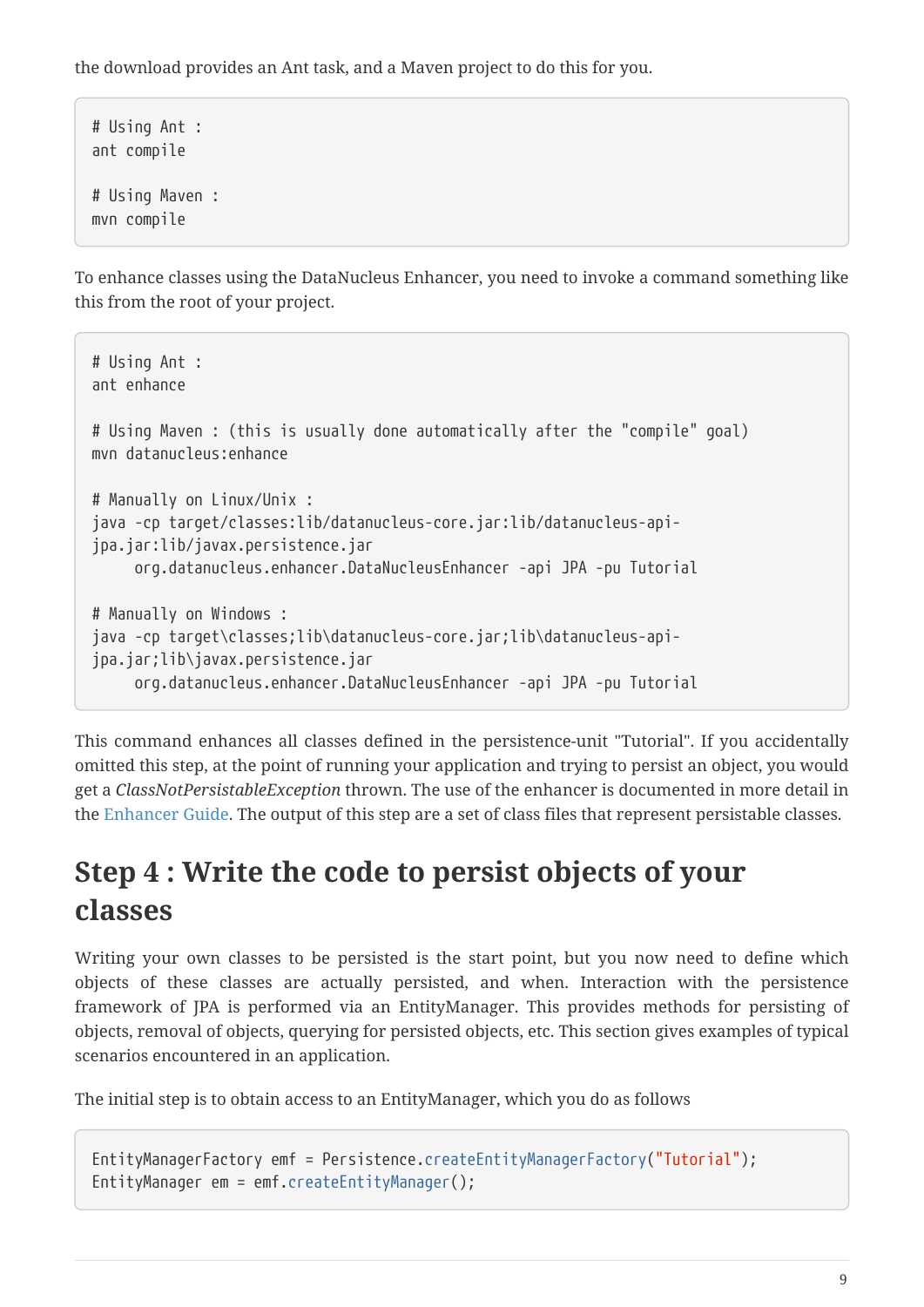So we created an *EntityManagerFactory* for our "persistence-unit" called "Tutorial" which we defined above. Now that the application has an EntityManager it can persist objects. This is performed as follows

```
Transaction tx = em.getTransaction();
try
{
      tx.begin();
      Inventory inv = new Inventory("My Inventory");
      Product product = new Product("Sony Discman", "A standard discman from Sony",
49.99);
      inv.getProducts().add(product);
      em.persist(inv);
      tx.commit();
}
finally
{
      if (tx.isActive())
      {
           tx.rollback();
      }
      em.close();
}
```
Please note that the *finally* step is important in that it tidies up connections to the datastore and the EntityManager. Now we want to retrieve some objects from persistent storage, so we will use a "Query". In our case we want access to all Product objects that have a price below 150.00 and ordering them in ascending order.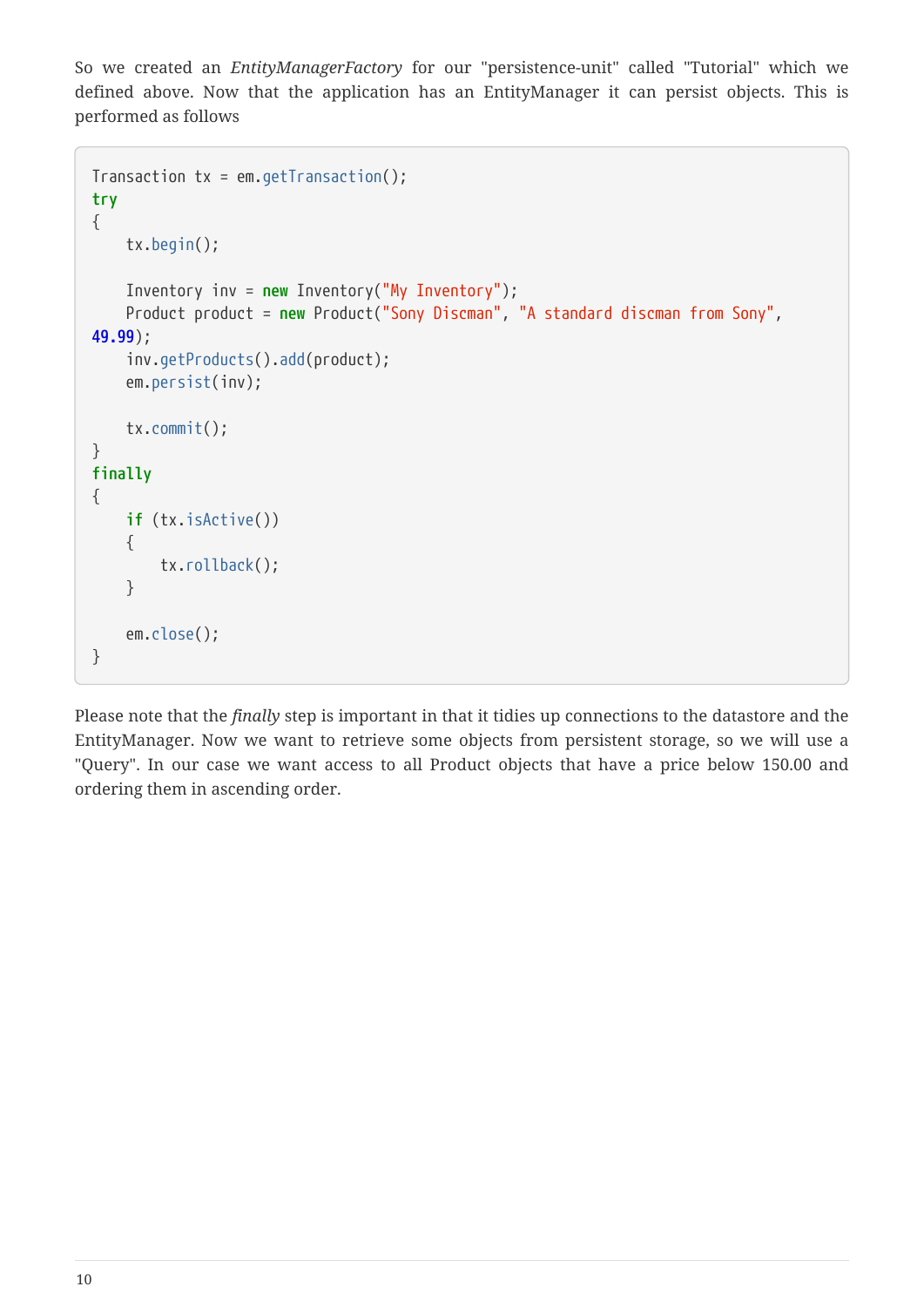```
Transaction tx = em.getTransaction();try
{
      tx.begin();
      Query q = pm.createQuery("SELECT p FROM Product p WHERE p.price < 150.00");
    List results = q.getResultList();
      Iterator iter = results.iterator();
      while (iter.hasNext())
      {
          Product p = (Product)iter.next();
           ... (use the retrieved object)
      }
      tx.commit();
}
finally
{
      if (tx.isActive())
      {
           tx.rollback();
      }
      em.close();
}
```
If you want to delete an object from persistence, you would perform an operation something like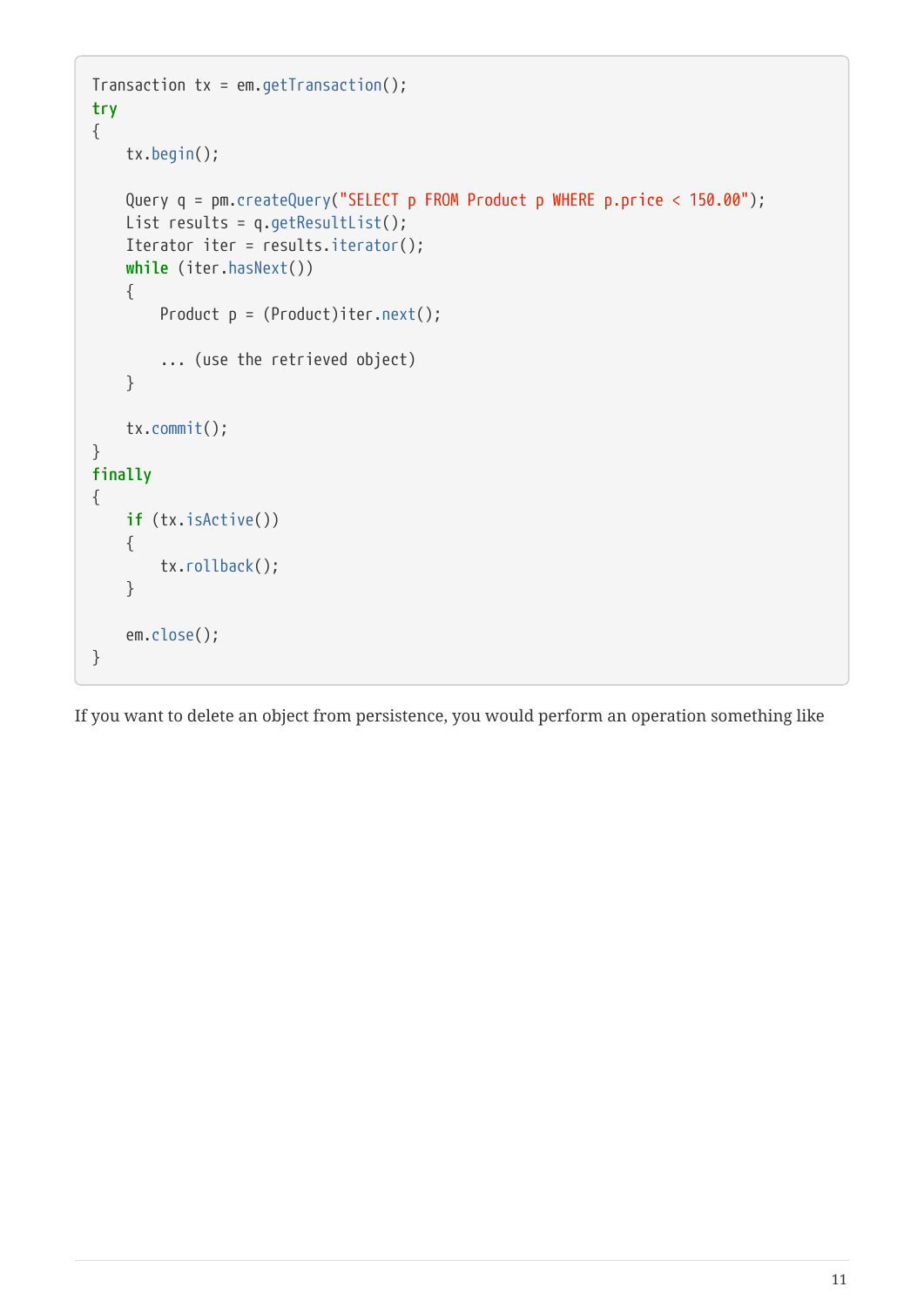```
Transaction tx = em.getTransaction();try
{
      tx.begin();
      // Find and delete all objects whose last name is 'Jones'
      Query q = em.createQuery("DELETE FROM Person p WHERE p.lastName = 'Jones'");
      int numberInstancesDeleted = q.executeUpdate();
      tx.commit();
}
finally
{
      if (tx.isActive())
      {
          tx.rollback();
      }
      em.close();
}
```
Clearly you can perform a large range of operations on objects. We can't hope to show all of these here. Any good JPA book will provide many examples.

#### <span id="page-13-0"></span>**Step 5 : Run your application**

To run your JPA-enabled application will require a few things to be available in the Java CLASSPATH, these being

- The persistence.xml file (stored under META-INF/)
- Any ORM MetaData files for your persistable classes
- Any Datastore driver classes (e.g JDBC driver for RDBMS, Datastax driver for Cassandra, etc) needed for accessing your datastore
- The javax.persistence.jar (defining the JPA interface)
- The datanucleus-core.jar, datanucleus-api-jpa.jar and datanucleus-{datastore}.jar (for the datastore you are using, e.g *datanucleus-rdbms.jar* when using RDBMS)

After that it is simply a question of starting your application and all should be taken care of.

In our case we firstly need to update the persistence.xml with the persistence properties defining the datastore (the *properties* section of the file we showed earlier), like this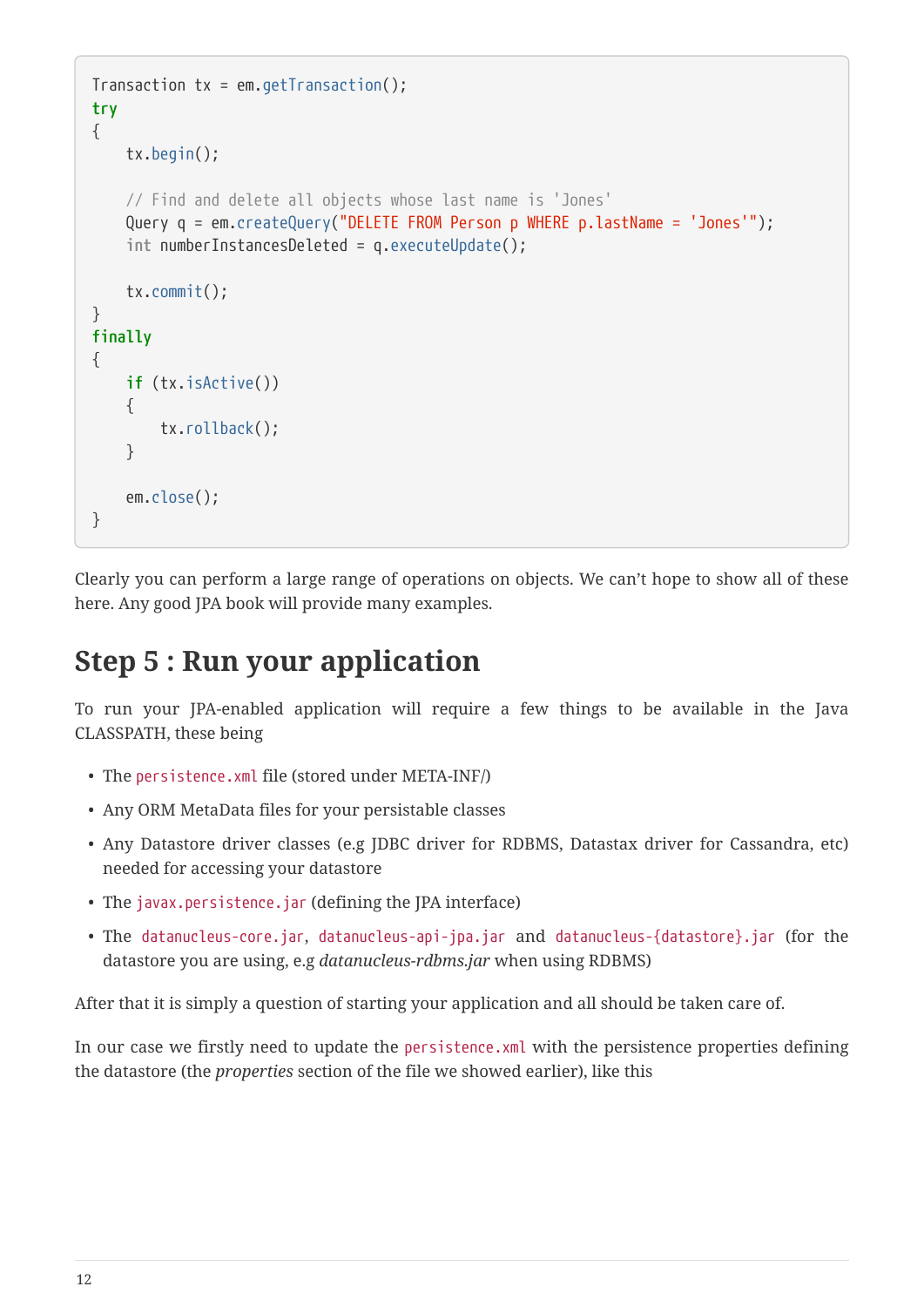```
<properties>
      <property name="javax.persistence.jdbc.url" value="jdbc:h2:mem:nucleus1"/>
      <property name="javax.persistence.jdbc.driver" value="org.h2.Driver"/>
      <property name="javax.persistence.jdbc.user" value="sa"/>
      <property name="javax.persistence.jdbc.password" value=""/>
      <property name="datanucleus.schema.autoCreateAll" value="true"/>
</properties>
```
If we had wanted to persist to Cassandra then this would be

```
<properties>
      <property name="javax.persistence.jdbc.url" value="cassandra:"/>
      <property name="datanucleus.mapping.Schema" value="schema1"/>
      <property name="datanucleus.schema.autoCreateAll" value="true"/>
</properties>
```
or for MongoDB then this would be

```
<properties>
      <property name="javax.persistence.jdbc.url" value="mongodb:/nucleus1"/>
      <property name="datanucleus.schema.autoCreateAll" value="true"/>
</properties>
```
and so on. If you look at the persistence.xml of the downloadable sample project it has a full range of different datastores listed to uncomment as required

You can access the DataNucleus Log file by specifying the [logging](../logging.html) configuration properties, and any messages from DataNucleus will be output in the normal way. The DataNucleus log is a very powerful way of finding problems since it can list all SQL etc actually sent to the datastore as well as many other parts of the persistence process.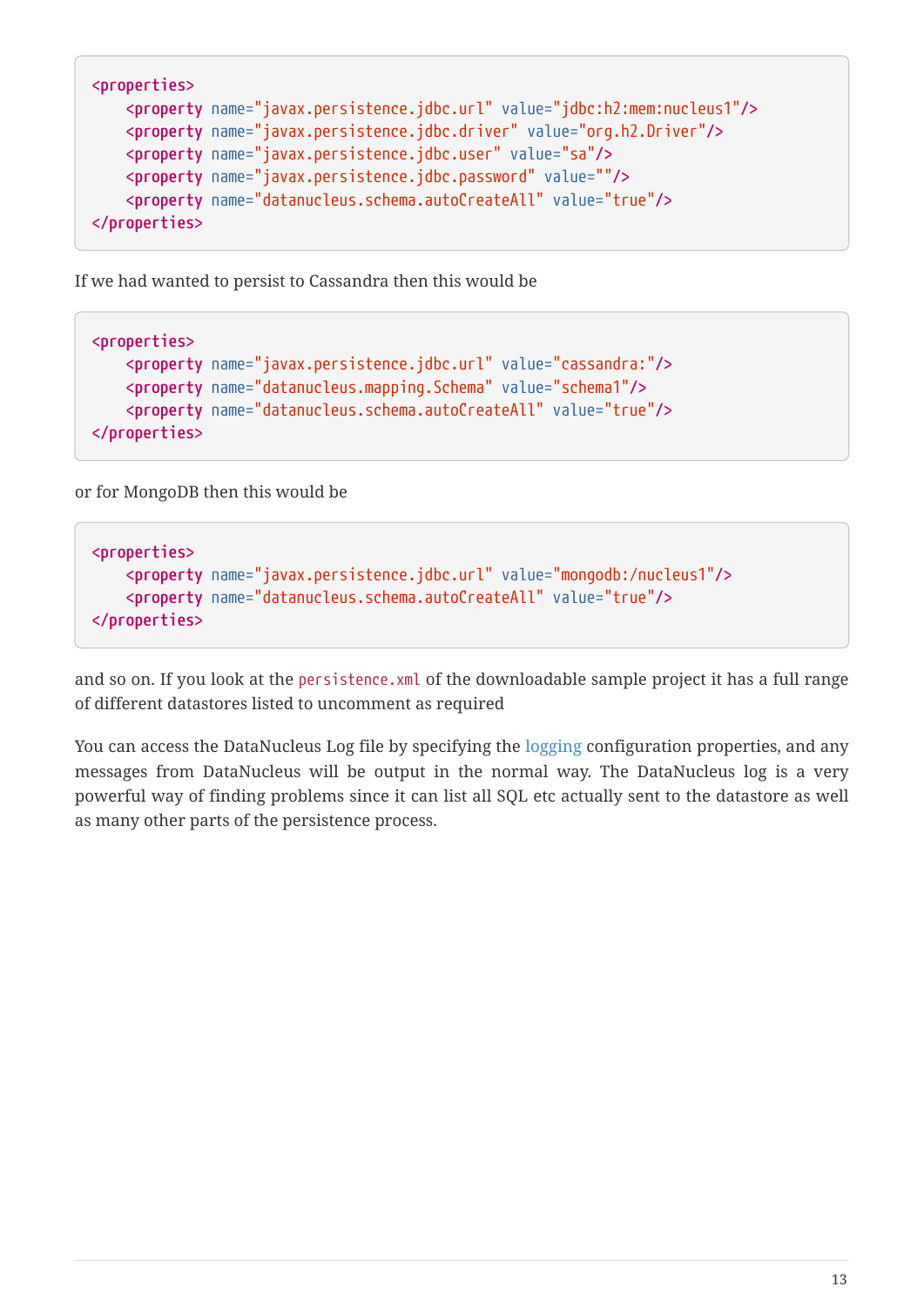```
# Using Ant (you need the included persistence.xml to specify your database)
ant run
# Using Maven:
mvn exec:java
# Manually on Linux/Unix :
java -cp lib/javax.persistence.jar:lib/datanucleus-core.jar:lib/datanucleus-
rdbms.jar:lib/datanucleus-api-jpa.jar:lib/{datastore-driver}.jar:target/classes/:.
       org.datanucleus.samples.jpa.tutorial.Main
# Manually on Windows :
java -cp lib\javax.persistence.jar;lib\datanucleus-core.jar;lib\datanucleus-
rdbms.jar;lib\datanucleus-api-jpa.jar;lib\{datastore-driver}.jar;target\classes\;.
       org.datanucleus.samples.jpa.tutorial.Main
# Output :
DataNucleus Tutorial with JPA
======================
Persisting products
Product and Book have been persisted
Executing Query for Products with price below 150.00
> Book : JRR Tolkien - Lord of the Rings by Tolkien
Deleting all products from persistence
End of Tutorial
```
#### <span id="page-15-0"></span>**Step 6 : Controlling the schema**

We haven't yet looked at controlling the schema generated for these classes. Now let's pay more attention to this part by defining XML Metadata for the schema. In this example we define this in XML to separate schema information from persistence information (though could equally have used annotations if we really wanted to). This information is used *either* to match up to an existing schema, *or* is used to generate a new schema (see [#Step 7](#page-17-0)). So we define a file *META-INF/orm.xml* at the root of the CLASSPATH. Like this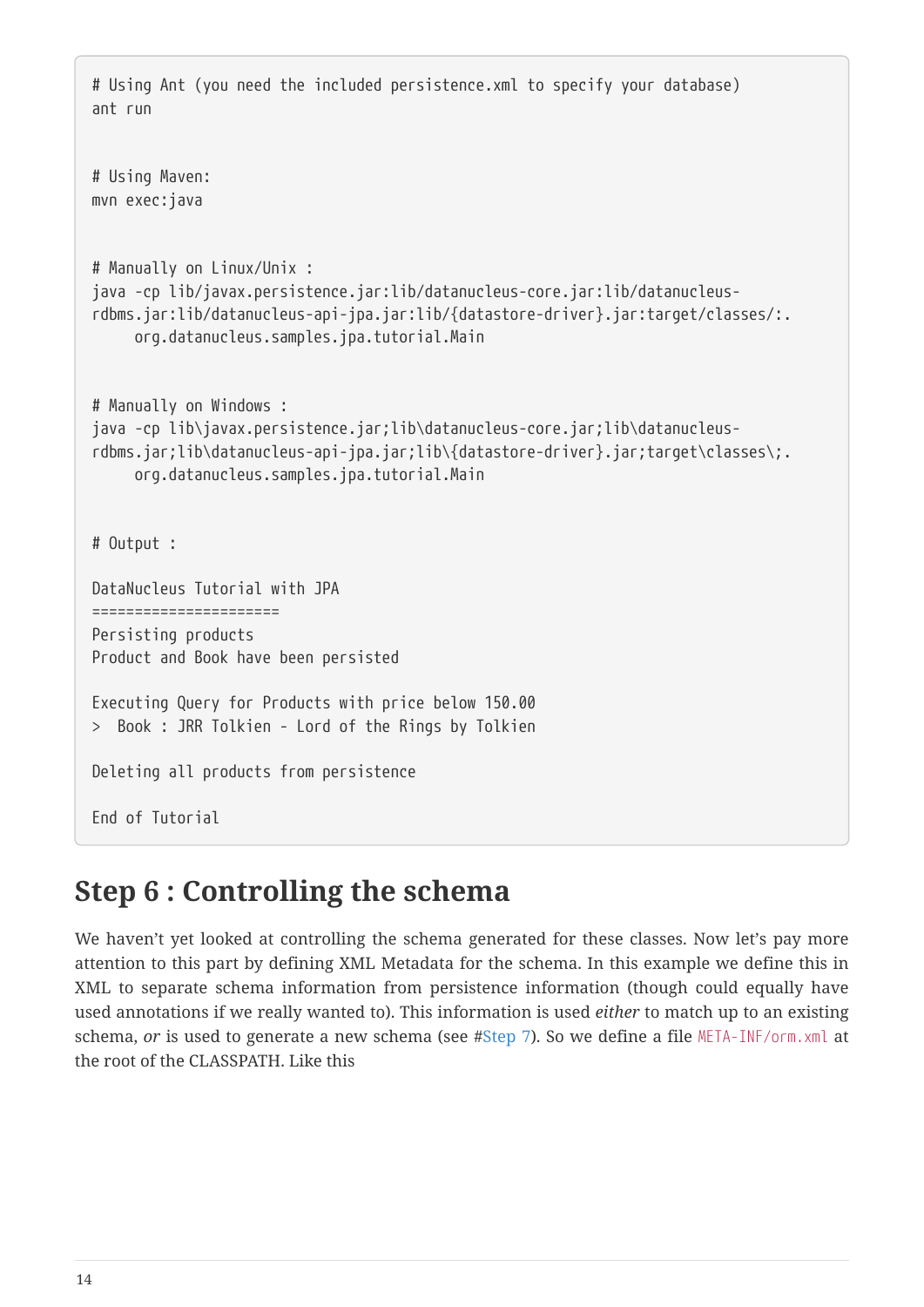```
<?xml version="1.0" encoding="UTF-8" ?>
<entity-mappings>
      <description>DataNucleus JPA tutorial</description>
      <package>org.datanucleus.samples.jpa.tutorial</package>
      <entity class="org.datanucleus.samples.jpa.tutorial.Product" name="Product">
          <table name="JPA_PRODUCTS"/>
          <attributes>
               <id name="id">
                   <generated-value strategy="TABLE"/>
              </id>
               <basic name="name">
                   <column name="PRODUCT_NAME" length="100"/>
              </basic>
               <basic name="description">
                   <column length="255"/>
               </basic>
          </attributes>
      </entity>
      <entity class="org.datanucleus.samples.jpa.tutorial.Book" name="Book">
          <table name="JPA_BOOKS"/>
          <attributes>
               <basic name="isbn">
                   <column name="ISBN" length="20"></column>
              </basic>
               <basic name="author">
                   <column name="AUTHOR" length="40"/>
              </basic>
              <basic name="publisher">
                   <column name="PUBLISHER" length="40"/>
               </basic>
          </attributes>
      </entity>
      <entity class="org.datanucleus.samples.jpa.tutorial.Inventory" name="Inventory">
          <table name="JPA_INVENTORY"/>
          <attributes>
              <id name="name">
                   <column name="NAME" length="40"></column>
              </id>
               <one-to-many name="products">
                   <join-table name="JPA_INVENTORY_PRODUCTS">
                       <join-column name="INVENTORY_ID_OID"/>
                       <inverse-join-column name="PRODUCT_ID_EID"/>
                   </join-table>
               </one-to-many>
          </attributes>
      </entity>
</entity-mappings>
```